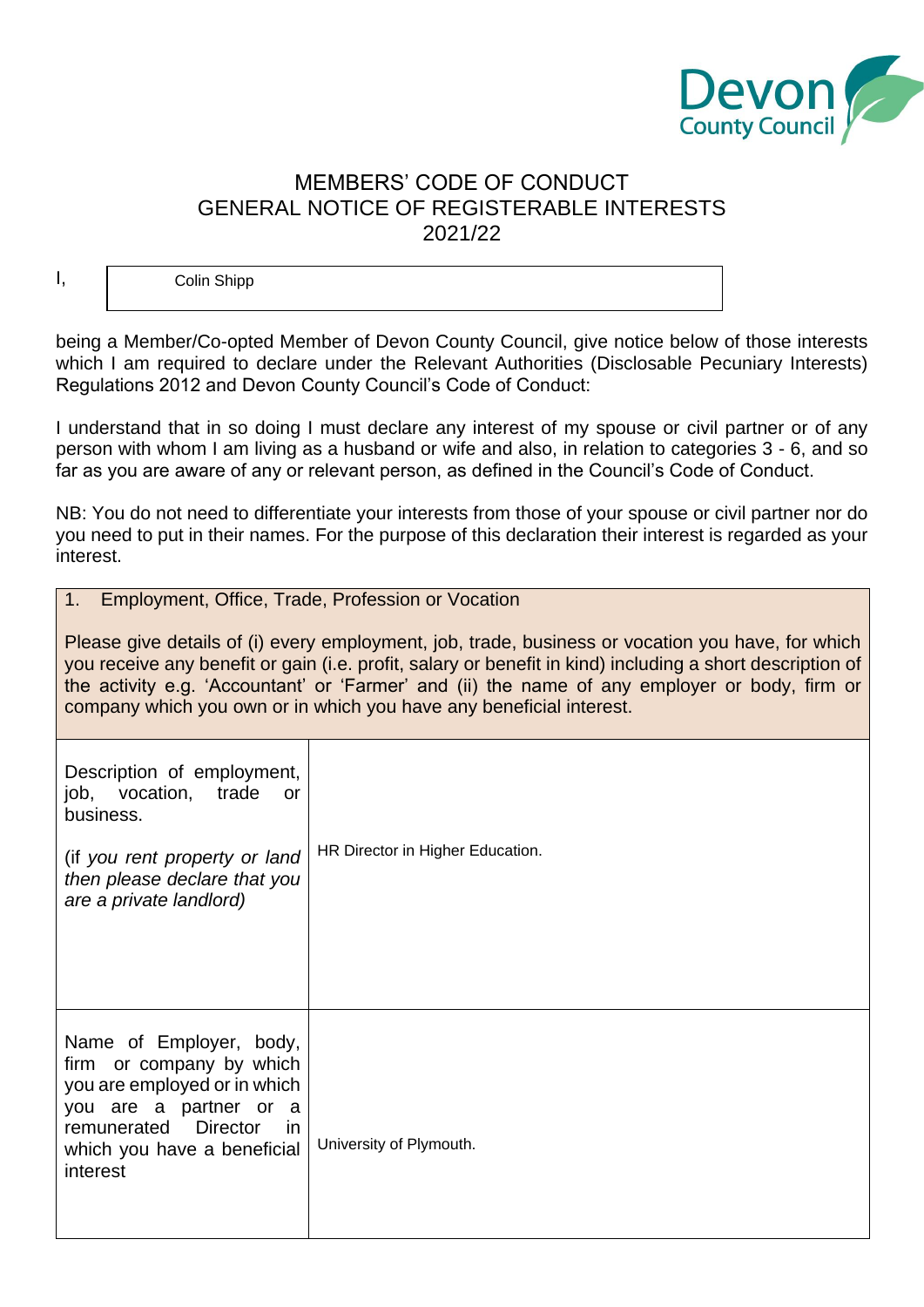## 2. Sponsorship

Please give details of any person or body (other than the County Council) who has made any payment to you in respect of your election or any expenses you have incurred in carrying out your duties as a County Councillor.

None.

## 3. Securities: Interests in Companies

Please give details of body which has a place of business or owns land in the County Council's area and in which you have a beneficial interest (a shareholding) of more than £25,000 (nominal value) or more than 1/100<sup>th</sup> of the total share issue of that body (whichever is the lower) or if there is more than one class of share, the total nominal value of shares in any class of that body of more than  $1/100<sup>th</sup>$  of the total shares of that class

*Note: It is not necessary to declare the nature or size of the holding, simply the name of the company or other body.* 

None

## 4. Contracts: for Goods, Works or Services with the Council

Please give details of any current, existing contracts for goods, works or services between the County Council and you or any body, firm or company by which you are employed or which you own or in which you have a beneficial interest, as referred to at 3 above.

The University of Plymouth as a large employer in the region may occasionally have contracts with the Council from time to time. However, these will be in other departments, I am not personally involved with these decisions nor do I have any influence over them as they do not relate to my directorate i.e. HR.

### 5. Landholdings and Licenses in the Area

Please give the address or other description (sufficient to identify the location) of any land or property in the County Council's area in which you have a beneficial interest, indicating whether you are the owner, lessee or tenant, including land in which you may have a licence, alone or with others, to occupy for a period of one month or longer.

You must include the land and house you live in and for example any allotments you own or use.

I live in a property in South Hams. Devon.

### 6. Corporate Tenancies: Land leased from Devon County Council

Please give the address or other description (sufficient to identify the location) of any land leased or licensed from the County Council by a you or any body firm or company by which you are employed or which you own or in which you have a beneficial interest (specified at 3 above). None.

### 7. Membership of Other Bodies

Please give details of your membership of, or any position of general control or management, of any bodies in the categories listed below.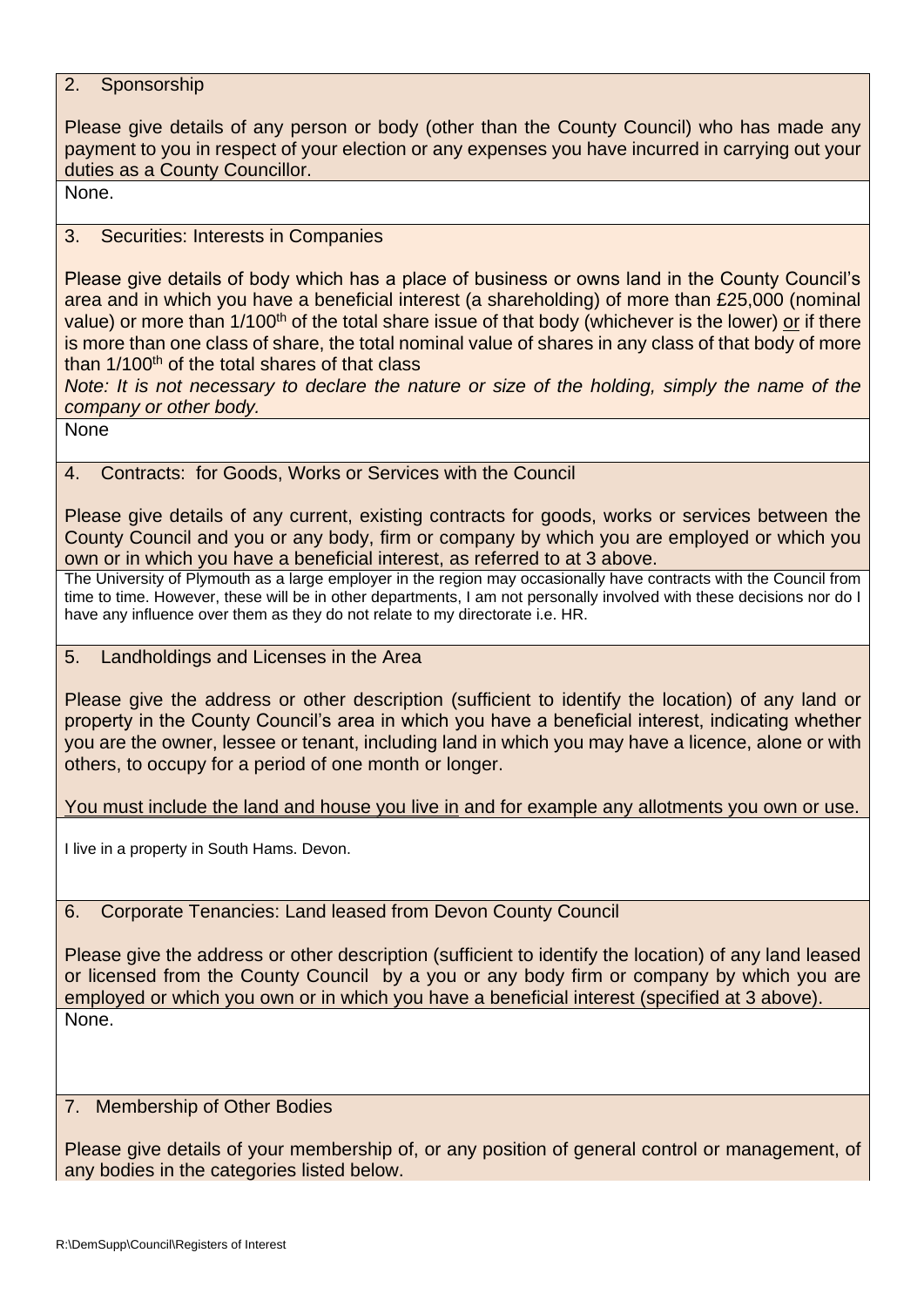| Any Body or Organisation to which you<br>have been appointed or nominated by the<br>County Council as its representative.                                                                                                                                                                                                                                                                                                                                               | None. |  |
|-------------------------------------------------------------------------------------------------------------------------------------------------------------------------------------------------------------------------------------------------------------------------------------------------------------------------------------------------------------------------------------------------------------------------------------------------------------------------|-------|--|
| Any other body exercising functions of a<br>public nature<br>(e.g. District or Parish Council; Health,<br>Police or Fire Authority or Quasi<br>Autonomous Non-Governmental Body)                                                                                                                                                                                                                                                                                        | None. |  |
| Any body directed to charitable purposes<br>(e.g., an Industrial and Provident Society<br>or any Charitable Body such as the Rotary<br>Club, Freemasons or similar body)                                                                                                                                                                                                                                                                                                | None. |  |
| Any Body whose principle purpose is to<br>influence public opinion or policy or any<br>other body which, in your view, might<br>create a conflict of interest in carrying out<br>their duties as a County Councillor.<br>(e.g. Political Party; Trade Union,<br>Professional Association, Local Action<br>Forum, Civic Society or Interest Group<br>(e.g. National Trust; RSPB: Greenpeace)                                                                             | None. |  |
| <b>DECLARATION</b>                                                                                                                                                                                                                                                                                                                                                                                                                                                      |       |  |
| I recognise that if I fail to comply with the Code of Conduct for Members of Devon County Council<br>or:<br>omit any information that should be included in this Notice;<br>(i)<br>give false or misleading information; or<br>(ii)<br>do not tell the County Council of any changes to this Notice or new interests I acquire,<br>(iii)<br>that may be a criminal offence and/or the matter may be referred to the Council's Standards<br>Committee for investigation. |       |  |